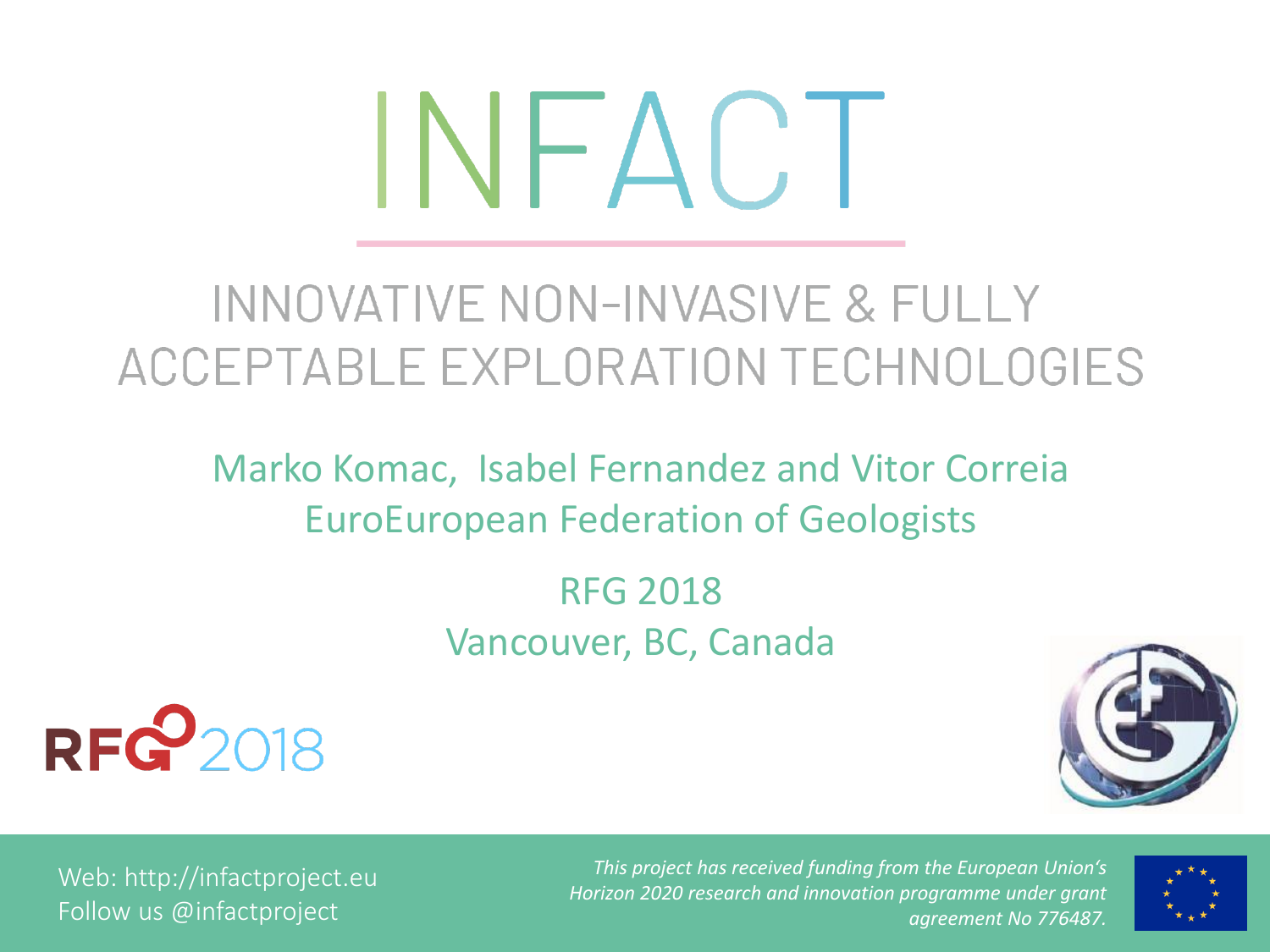#### INFACT - OVERVIEW

#### PRESENTATION OVERVIEW

- BACKGROUND
- CONSORTIUM
- PROJECT IN A NUT-SHELL
- APPROACH
- PROJECT STRUCTURE
- CONCLUSIONS

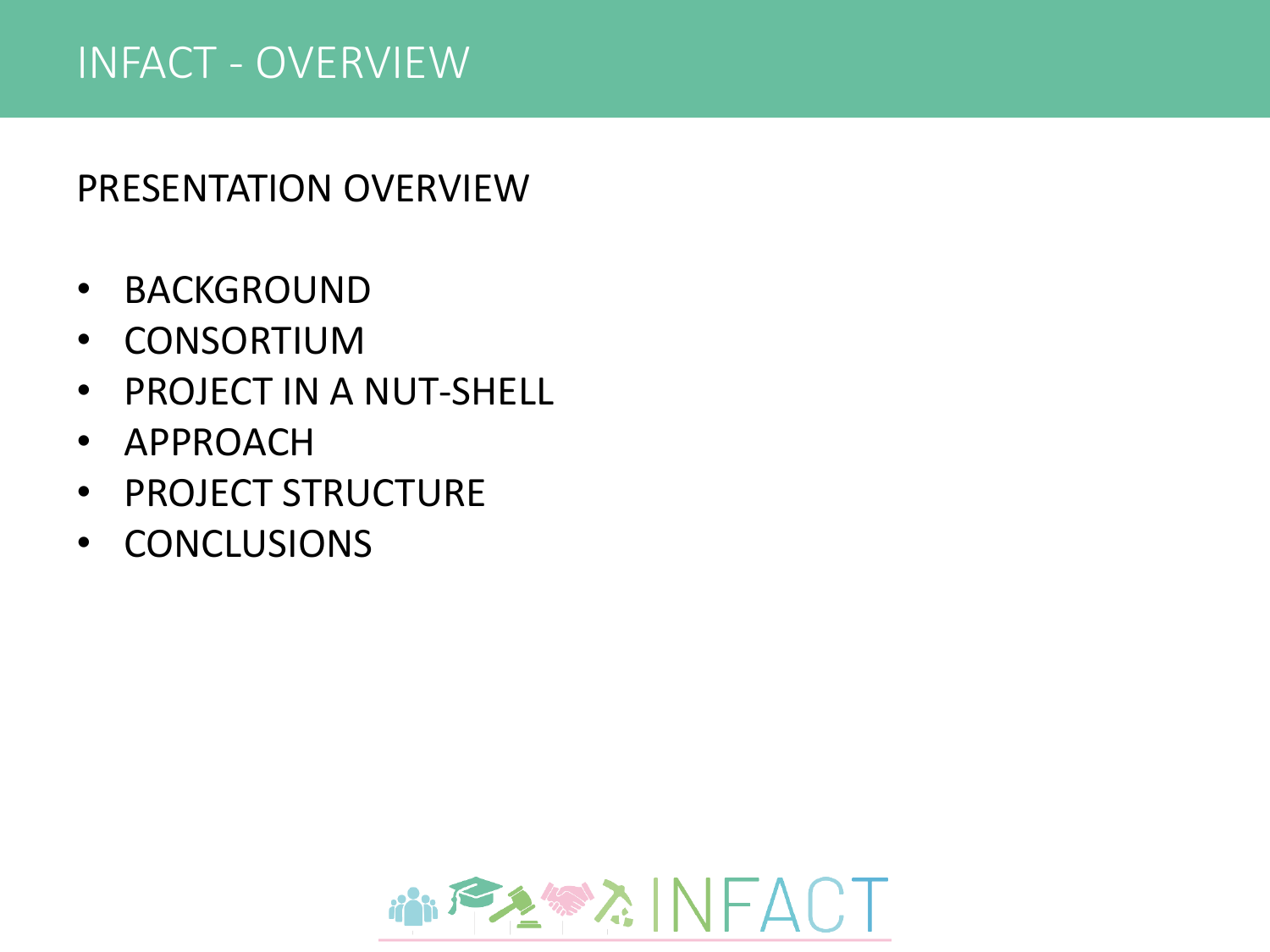INFACT – Innovative, Non-Invasive and Fully Acceptable Exploration **Techniques** 

- EU has **rich history of mining and residual mineral wealth**
- Current conditions present a **number of social, political, legislative, economical, technical and physical obstacles to mineral exploration**
- → **Challenges**…
- →
- INFACT project **brings together** a broad range of **stakeholders**, all concerned about Europe's mineral raw materials security to address and overcome by **innovation, dialogue and reform**.

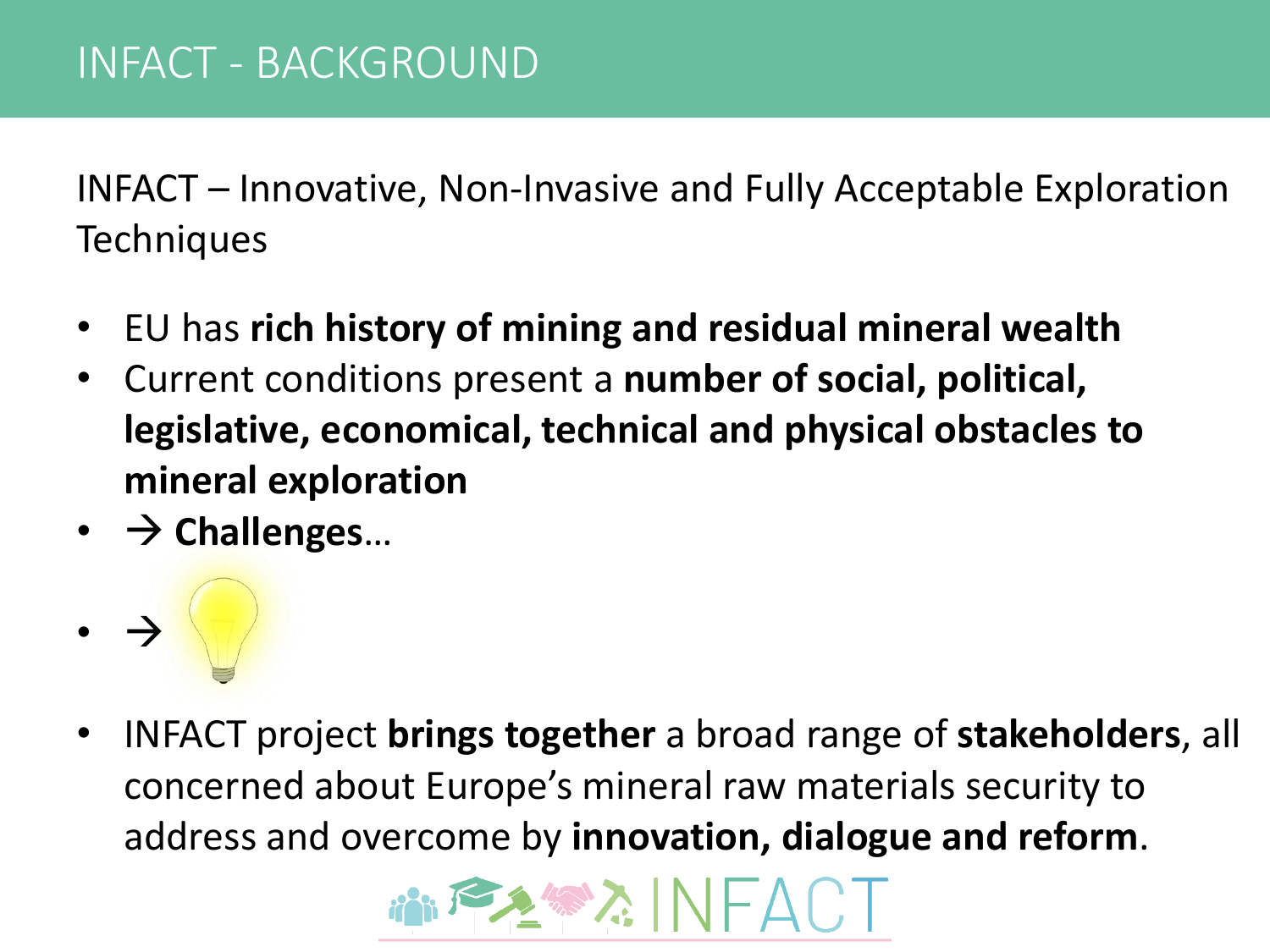#### INFACT – PARTNERS



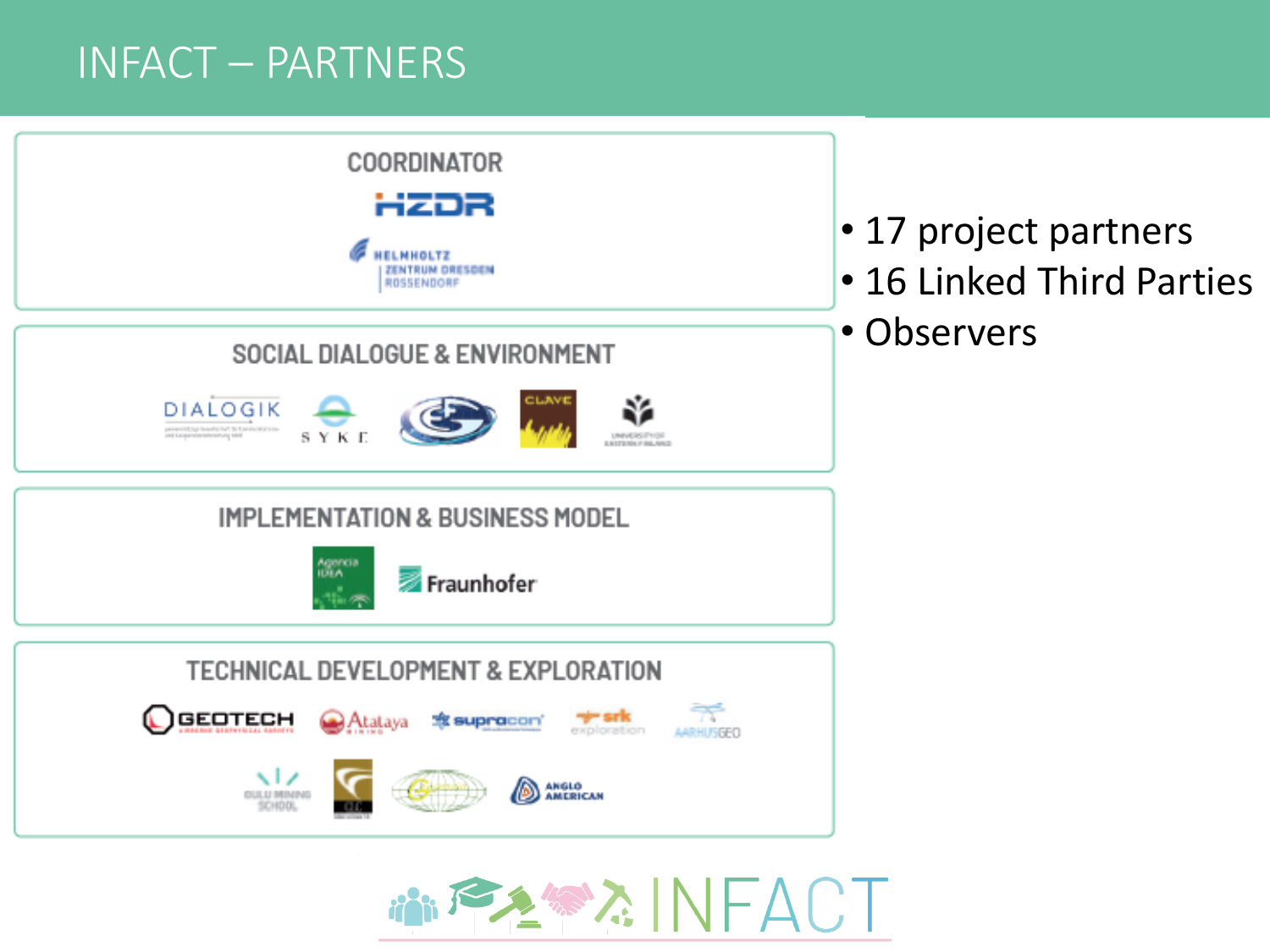## INFACT – IN A NUT-SHELL

#### THE PROJECT IN A NUT-SHELL



Benchmarking of innovative non-invasive mineral exploration techniques...

... with a strong focus on stakeholder engagement...

 $\overline{3}$ 

... at three reference sites in Europe.

- INFACT aims to **facilitate access to prospective locations** that have remained under-explored due to technical, physical, social or cost restrictions.
- Time span NOV 2017 OCT 2020



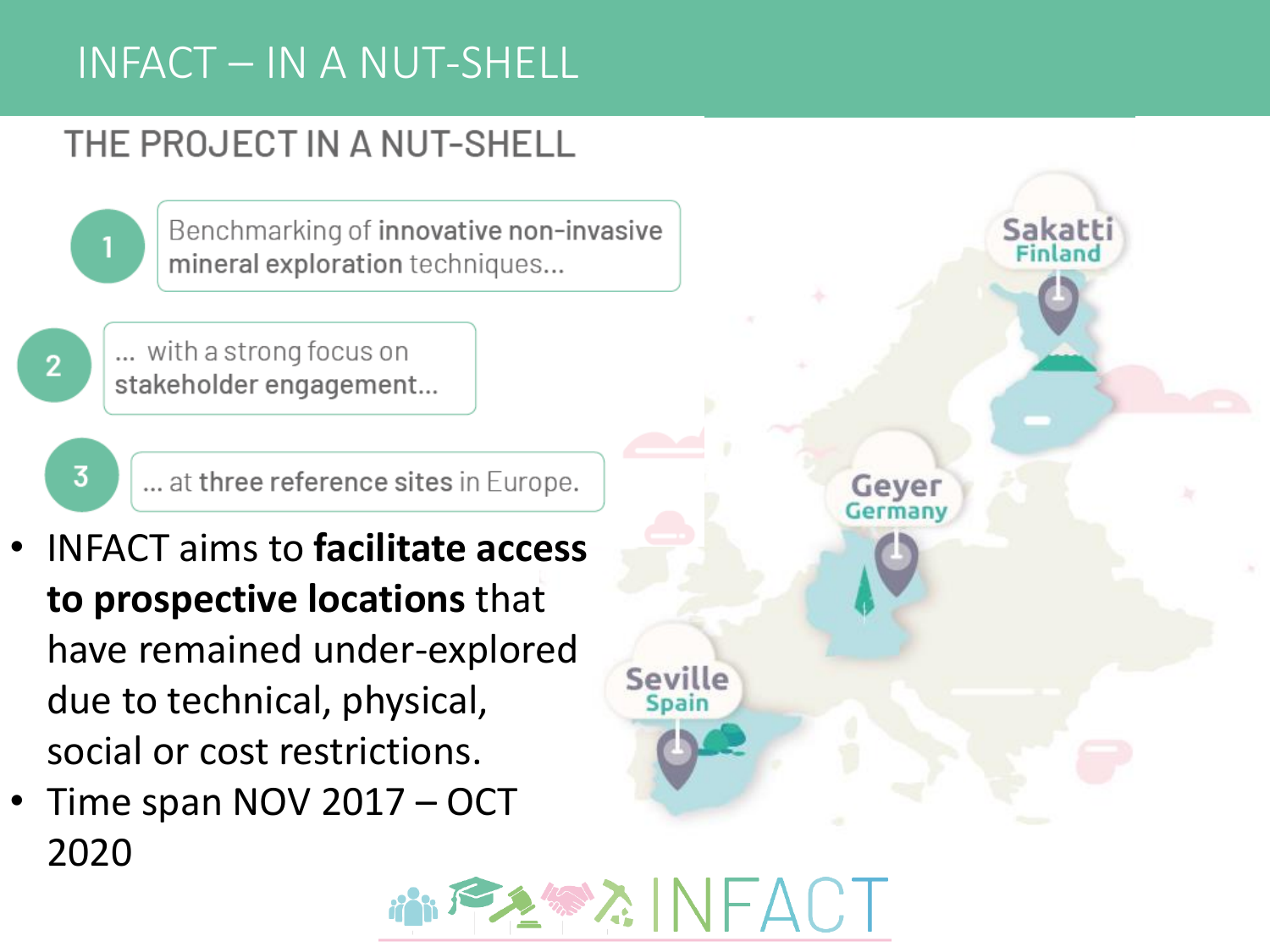### INFACT - APPROACH (1)

- Recognising that **the future of sustainable exploration requires a reduction in environmental and social disturbance**
- Focus of INFACT project is on **innovative exploration techniques that are 'non-invasive'** (airborne geophysics and remote sensing).
- The project includes **investigation of the social aspects** of raw materials exploration **by integrating technological innovation and stakeholder engagement** (encompassing local communities, wider society and industry) in order to
- **Encourage best-practice exploration conduct, measure public perceptions and improve relevance** to industry and society alike

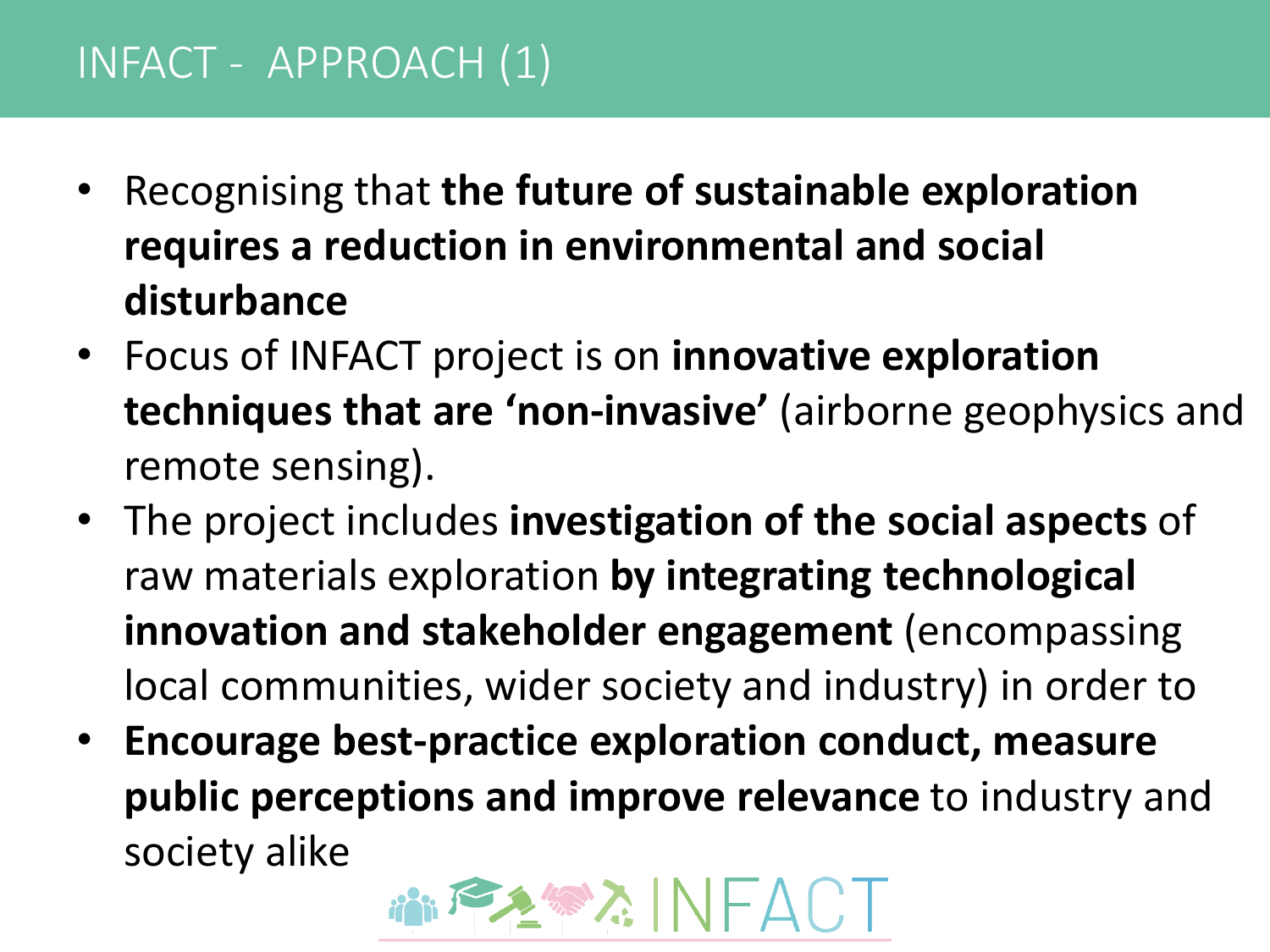INFACT is comprised of the following main components:

- **Development and test of innovative, environmentally and socially 'acceptable' exploration technologies** and processes - in an industrially-relevant environment,
- Foundation of EU Test Sites for **demonstration, benchmarking and certification of new technologies and analysis of public awareness and opinion** in the south, middle and north of Europe, and
- **Stakeholder engagement and education**: exploration practitioners, policy-makers and wider society.

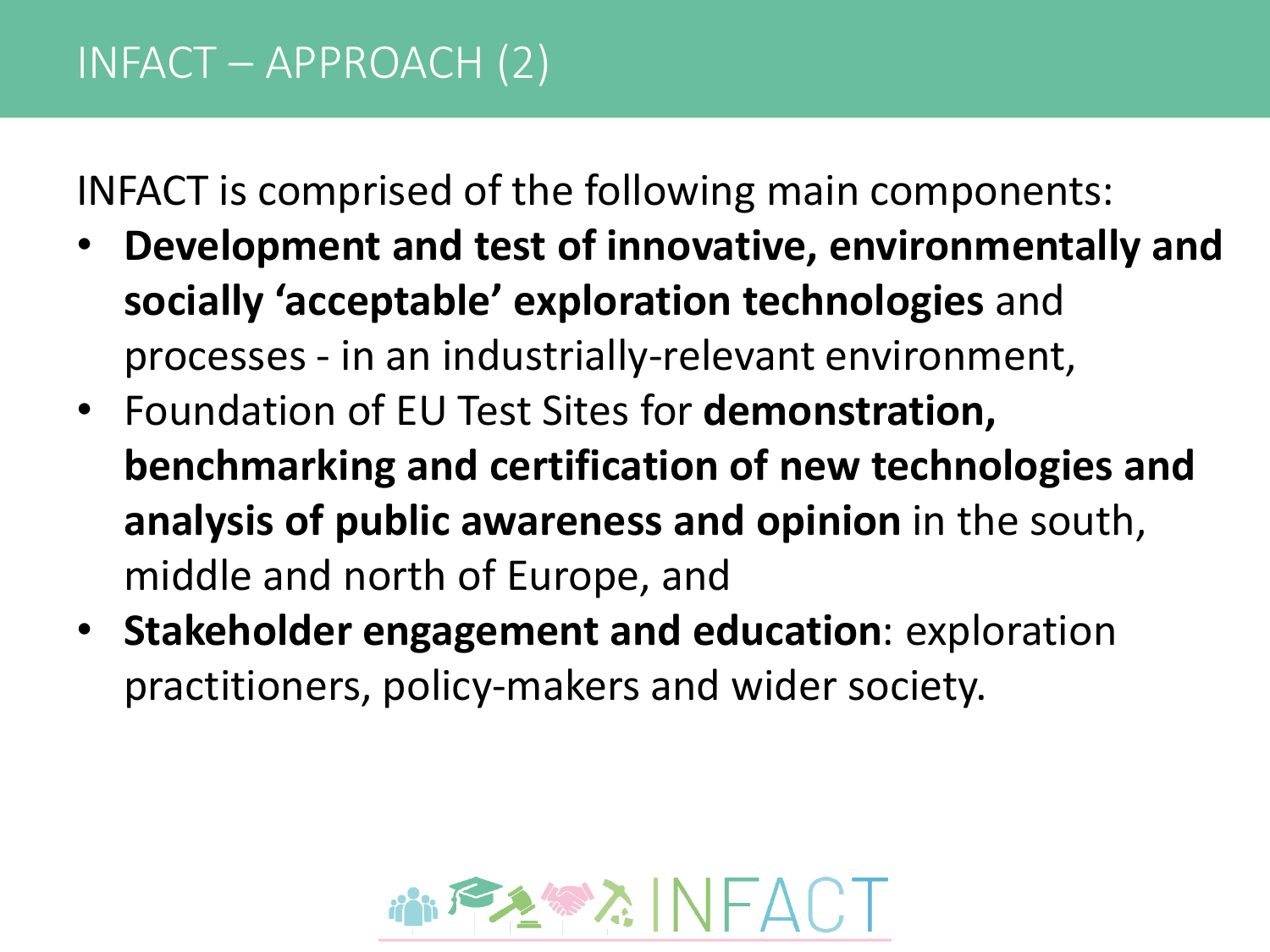#### INFACT – PROJECT STRUCTURE (1)

m **Project Coordination EXPLORATION ACTIVATE** 03 **Stakeholder Engagement Discovery Roadmap** · Raising awareness of sustainable exploration methods Turning Europe into a more attractive target for sustainable among local communities and building public trust; mineral exploration by: · Engaging with a wide range of stakeholders: civil Analysing the barriers to exploration in order to provide society, state, research, technology development, recommendations for policy reform and plans for service industry and exploration industry; improved availability of quality exploration data; - Facilitating access to prospective but currently underdentifying educational gaps and enhancing the explored areas thanks to an improved social license knowledge about innovative, environmentally friendly and safer exploration approaches; to operate.

> Developing a shared vision of best practices for mineral exploration.

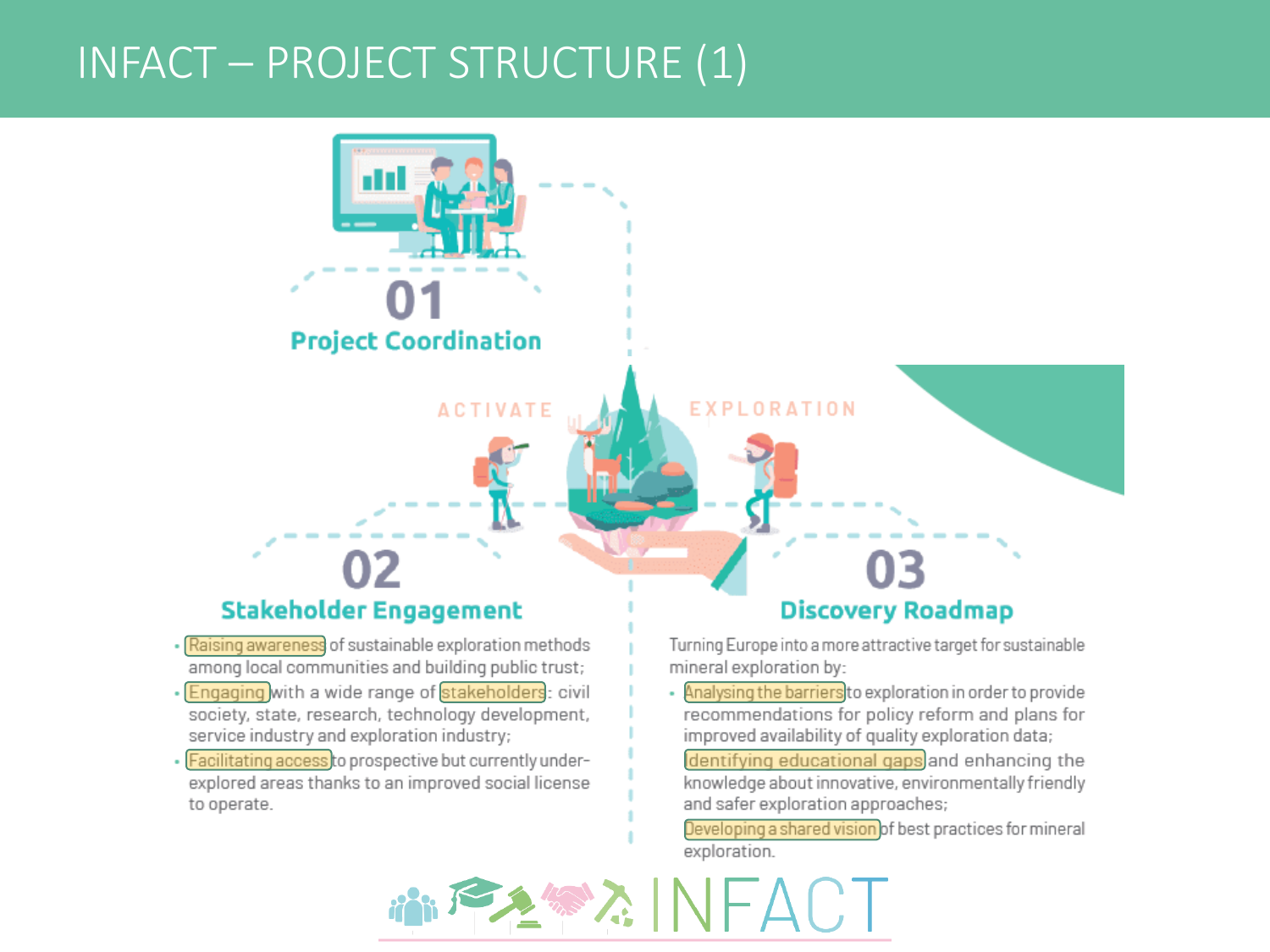### INFACT – PROJECT STRUCTURE (2)

**SITE FACILITIES ESTABLISH REFERENCE** 

#### **Reference Benchmarks**

- · Gathering existing data and acquiring high-density ground geophysical data for a portfolio of relevant geological benchmarking targets across the reference sites;
- · Designing an environmental, social and technical benchmarking framework.

#### **Innovative Technologies**

· Testing innovative, non-invasive exploration technologies at the three reference sites in industry-relevant environments.



#### 16 **Business Model**

- Addressing short-term commissioning, subsequent operation and long-term sustainability of the reference sites;
- · Providing answers to key sustainability elements like independence, continuing relevance to industry and potential for growth, credibility, social license to operate, effective operation protocols, financing, ease of use and costeffectiveness.

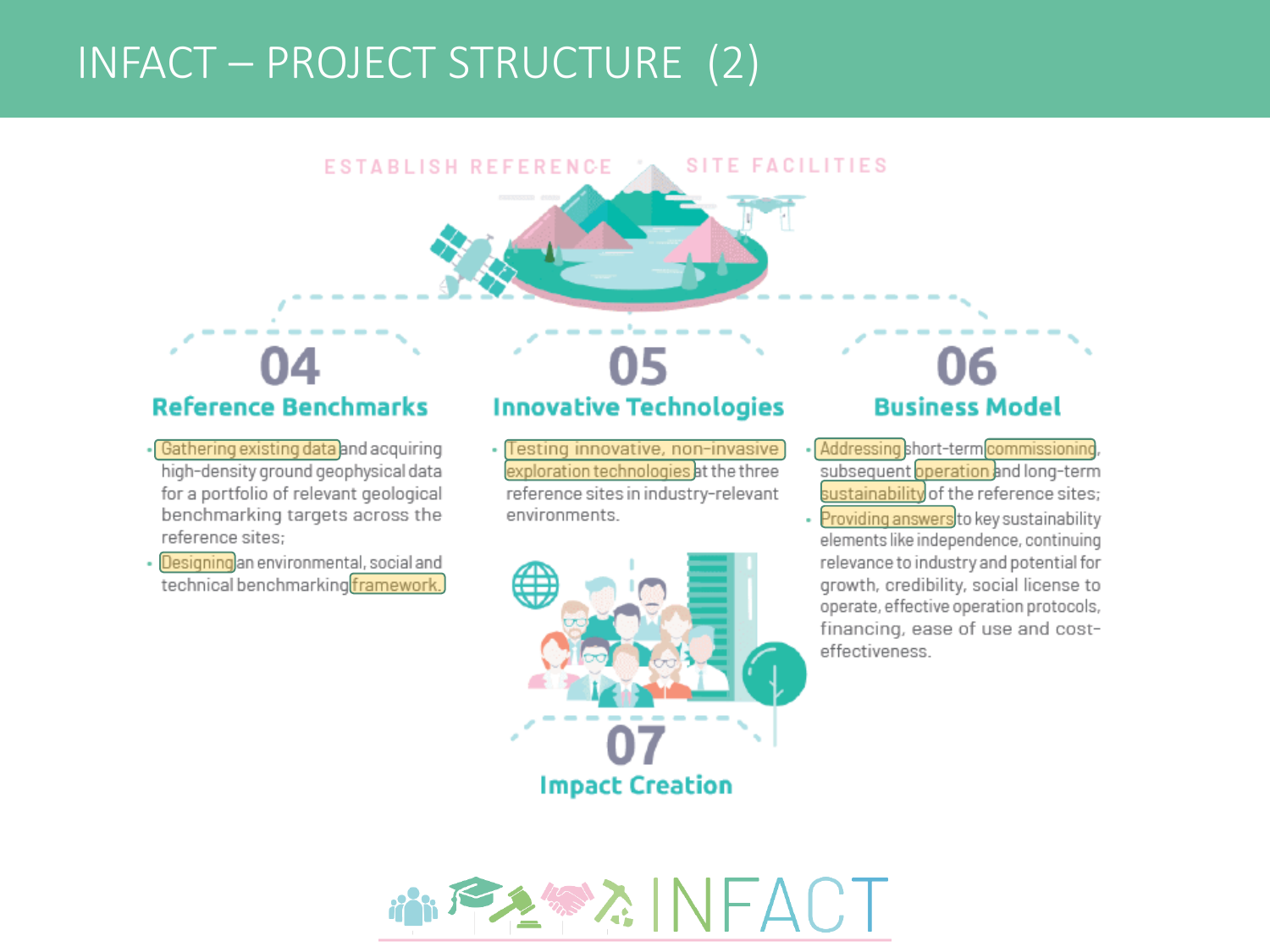#### INFACT – CONCLUSIONS

- INFACT project tackles challenges that raw minerals exploration projects face around the globe,
- In addressing these in a holistic way, including SLO and modern techniques, RM exploration could overcome several (but not all) big challenges that's faced with today  $\rightarrow$
- Public acceptance
- Better understanding of mineralisation/ores